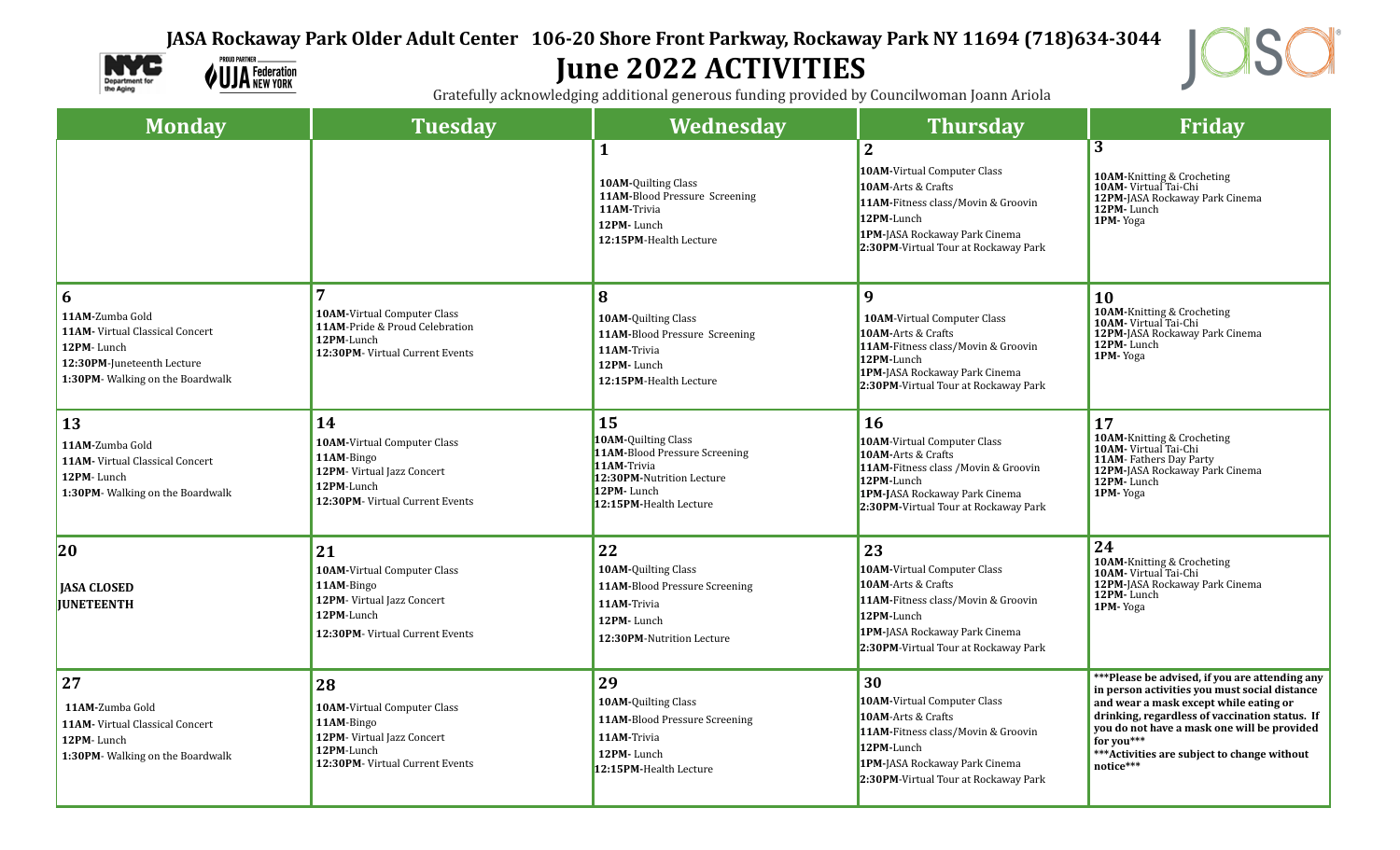## **JASA Rockaway Park Older Adult Center 106-20 Shore Front Parkway, Rockaway Park NY 11694 (718)634-3044 June 2022 MENU**



| <b>Monday</b>                                                                                                 | <b>Tuesday</b>                                                                                                | Wednesday                                                                                       | <b>Thursday</b>                                                                                           | Friday                                                                                                                                                                                                                                                                                                         |
|---------------------------------------------------------------------------------------------------------------|---------------------------------------------------------------------------------------------------------------|-------------------------------------------------------------------------------------------------|-----------------------------------------------------------------------------------------------------------|----------------------------------------------------------------------------------------------------------------------------------------------------------------------------------------------------------------------------------------------------------------------------------------------------------------|
| <b>PROUD PARTNER</b><br><b>UJA</b> Federation                                                                 | Department for<br>the Aging                                                                                   | 1<br><b>Turkey Meat Sauce</b><br>Pasta<br><b>Italian Blend Vegetables</b>                       | $\mathbf{2}$<br><b>Roasted Chicken in Brown Gravy</b><br><b>Potato Kugel</b><br><b>Carrot Tzimmes</b>     | Egg Salad<br>Roasted Red Potato<br><b>Health Salad (Kosher Coleslaw)</b>                                                                                                                                                                                                                                       |
| 16<br><b>Breaded Southern Steak</b><br><b>Steamed vegetables</b><br><b>Rice or Pasta</b>                      | Fish/tartar sauce<br><b>Rice A Roni</b><br><b>Steamed Carrots</b>                                             | 8<br>Turkey Burger with BBQ<br>sauce<br><b>Spiced Sweet Potatoes</b><br><b>Creamy Spinach</b>   | $\mathbf{q}$<br><b>Cranberry Chicken</b><br><b>Noodle Kugel</b><br><b>Green Beans</b>                     | $\vert$ 10<br><b>Egg Salad</b><br><b>Bowtie Pasta</b><br><b>Three Bean Salad</b>                                                                                                                                                                                                                               |
| <b>13</b><br><b>Chinese Style Pepper Steak</b><br><b>Chow Fun Noodles</b><br><b>Oriental Blend Vegetables</b> | 14<br><b>Black Beans Mushrooms Vegan Burger</b><br><b>Homemade Mashed Potatoes</b><br><b>Green Bean Salad</b> | 15<br><b>Chinese Style Chicken Patty</b><br><b>Smashed Red Potatoes</b><br><b>Roasted Beets</b> | 16<br><b>Chicken Shawarma</b><br>Lentils with Spiced Rice &<br><b>Caramelized Onions</b><br>Israeli Salad | 17<br><b>Egg Salad</b><br><b>Macaroni and Pea Salad</b><br><b>Russian Coleslaw</b>                                                                                                                                                                                                                             |
| 20<br><b>JASA CLOSED</b><br><b>JUNETEENTH</b>                                                                 | 21<br><b>Stuffed Cabbage with Beef</b><br><b>Toasted Barley with Onions</b><br><b>Capri Blend Vegetables</b>  | 22<br>Pasta<br><b>Meat sauce</b><br><b>Italian Blend Vegetables</b>                             | 23<br><b>Roasted Chicken</b><br><b>Potato Kugel</b><br><b>Carrot Tzimmes</b>                              | $\overline{24}$<br><b>Turkey Salad</b><br><b>Bowtie Salad</b><br><b>Cucumber &amp; Red Bean</b>                                                                                                                                                                                                                |
| 27<br><b>Salmon Cakes and Dill Lemon Sauce</b><br><b>Creamy Spinach</b><br><b>Homemade Mashed Potatoes</b>    | 28<br><b>Beef Pot Roast</b><br><b>Kasha Varniskes</b><br><b>Steamed Broccoli</b>                              | 29<br><b>Turkey Burger Baked</b><br><b>Spiced Sweet Potatoes</b><br><b>Creamy Spinach</b>       | 30<br><b>Lemon Chicken</b><br><b>Roasted Potatoes</b><br><b>Winter Blend Vegetables</b>                   | ***Please be advised, if you are attending any<br>in person activities you must social distance<br>and wear a mask except while eating or<br>drinking, regardless of vaccination status. If<br>you do not have a mask one will be provided<br>for you***<br>*** Menu is subject to change without<br>notice*** |

Gratefully acknowledging additional generous funding provided by Councilwoman Joann Ariola